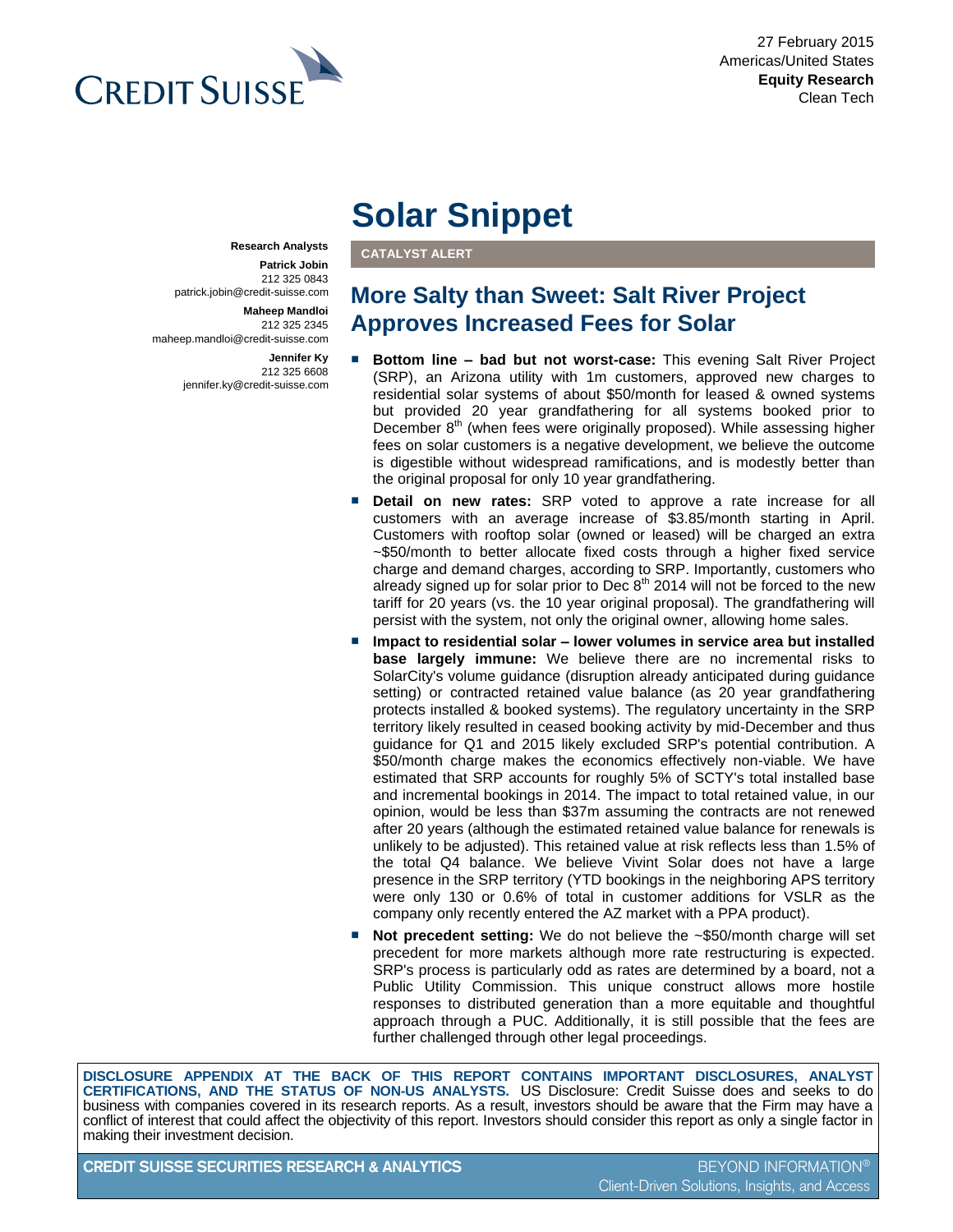#### **Companies Mentioned** *(Price as of 26-Feb-2015)*

**SolarCity** (SCTY.OQ, \$52.1) **Vivint Solar, Inc.** (VSLR.N, \$8.17)

### Disclosure Appendix

#### **Important Global Disclosures**

I, Patrick Jobin, certify that (1) the views expressed in this report accurately reflect my personal views about all of the subject companies and securities and (2) no part of my compensation was, is or will be directly or indirectly related to the specific recommendations or views expressed in this report.

#### 3-Year Price and Rating History for SolarCity (SCTY.OQ)

| SCTY.OQ      | <b>Closing Price</b> | <b>Target Price</b> |         |
|--------------|----------------------|---------------------|---------|
| Date         | (US\$)               | (US\$)              | Rating  |
| 13-Dec-12    | 11.79                |                     | R       |
| $07$ -Jan-13 | 15.97                | 22.00               | 0*      |
| 14-May-13    | 31.44                | 28.00               | Ν       |
| 14-Jun-13    | 36.29                | 52.00               | 0       |
| 18-Jun-13    | 36.47                |                     | R       |
| 25-Jul-13    | 40.09                |                     | $\star$ |
| 27-Oct-13    | 58.03                | 52.00               | O       |
| 28-Oct-13    | 56.98                | 75.00               |         |
| 24-Jul-14    | 72.16                | 93.00               |         |
| 07-Aug-14    | 75.71                | 97.00               |         |
| 23-Sep-14    | 60.40                |                     | R       |
| 25-Sep-14    | 63.04                | 97.00               | Ο       |



*\* Asterisk signifies initiation or assumption of coverage.*

#### 3-Year Price and Rating History for Vivint Solar, Inc. (VSLR.N)

| <b>VSLR.N</b> | <b>Closing Price</b> | <b>Target Price</b> |        |
|---------------|----------------------|---------------------|--------|
| Date          | (USS)                | (USS)               | Rating |
| 27-Oct-14     | 1374                 | 21.00               | ∩*     |

*\* Asterisk signifies initiation or assumption of coverage.*



The analyst(s) responsible for preparing this research report received Compensation that is based upon various factors including Credit Suisse's total revenues, a portion of which are generated by Credit Suisse's investment banking activities

#### **As of December 10, 2012 Analysts' stock rating are defined as follows:**

**Outperform (O) :** The stock's total return is expected to outperform the relevant benchmark\*over the next 12 months.

**Neutral (N) :** The stock's total return is expected to be in line with the relevant benchmark\* over the next 12 months.

#### Underperform (U) : The stock's total return is expected to underperform the relevant benchmark<sup>\*</sup> over the next 12 months.

*\*Relevant benchmark by region: As of 10th December 2012, Japanese ratings are based on a stock's total return relative to the an alyst's coverage universe which*  consists of all companies covered by the analyst within the relevant sector, with Outperforms repre senting the most attractive, Neutrals the less attractive, and *Underperforms the least attractive investment opportunities. As of 2nd October 2012, U.S. and Canadian as well as European ra tings are based on a stock's total return relative to the analyst's coverage universe which consists of all companies covered by the analyst within the relevant sector, with Outperforms represe nting the most attractive, Neutrals the less attractive, and Underperforms the least attractive investment opportunities. For Latin American and non-Japan Asia stocks, ratings are based on a stock's total return relative to the average total return of the relevant country or regional benchmark; prior to 2nd October 2012 U.S. and Canadian*  ratings were based on (1) a stock's absolute total return potential to its current share price and (2) the relative attractiveness of a stock's total return potential within *an analyst's coverage universe. For Australian and New Zealand stocks, 12-month rolling yield is incorporated in the absolute total return calculation and a 15% and*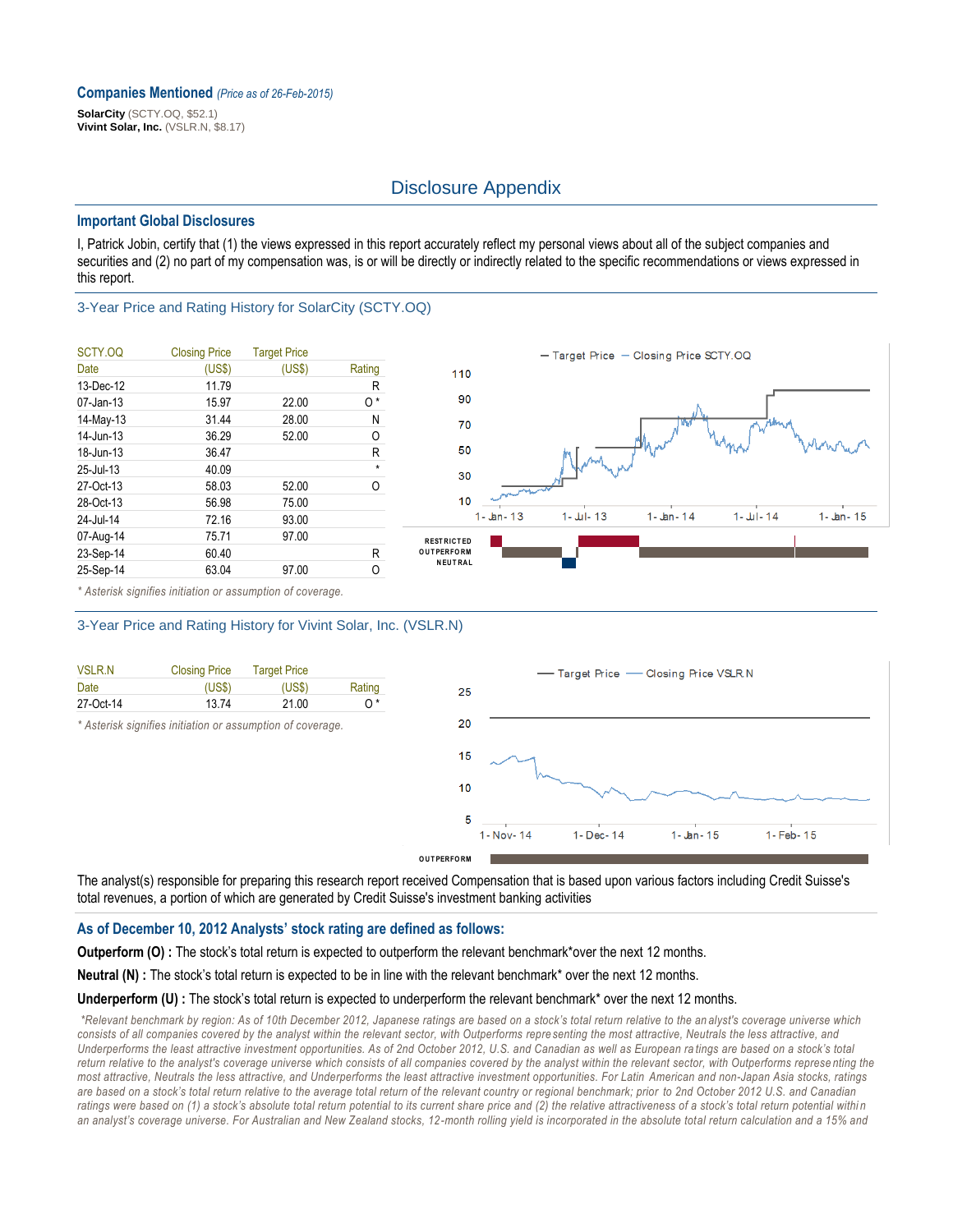*a 7.5% threshold replace the 10-15% level in the Outperform and Underperform stock rating definitions, respectively. The 15% and 7.5% thresholds replace the +10-* 15% and -10-15% levels in the Neutral stock rating definition, respectively. Prior to 10th December 2012, Japanese ratings were based on a stock's total return *relative to the average total return of the relevant country or regional benchmark.*

**Restricted (R) :** In certain circumstances, Credit Suisse policy and/or applicable law and regulations preclude certain types of communications, including an investment recommendation, during the course of Credit Suisse's engagement in an investment banking transaction and in certain other circumstances.

**Volatility Indicator [V] :** A stock is defined as volatile if the stock price has moved up or down by 20% or more in a month in at least 8 of the past 24 months or the analyst expects significant volatility going forward.

Analysts' sector weightings are distinct from analysts' stock ratings and are based on the analyst's expectations for the fundamentals and/or valuation of the sector\* relative to the group's historic fundamentals and/or valuation:

**Overweight :** The analyst's expectation for the sector's fundamentals and/or valuation is favorable over the next 12 months.

**Market Weight :** The analyst's expectation for the sector's fundamentals and/or valuation is neutral over the next 12 months.

**Underweight :** The analyst's expectation for the sector's fundamentals and/or valuation is cautious over the next 12 months.

*\*An analyst's coverage sector consists of all companies covered by the analyst within the relevant sector. An analyst may cov er multiple sectors.*

Credit Suisse's distribution of stock ratings (and banking clients) is:

#### Global Ratings Distribution

| Rating             | Versus universe (%) | Of which banking clients (%) |
|--------------------|---------------------|------------------------------|
| Outperform/Buy*    | 45%                 | (53% banking clients)        |
| Neutral/Hold*      | 38%                 | (49% banking clients)        |
| Underperform/Sell* | 15%                 | (44% banking clients)        |
| Restricted         | 3%                  |                              |

*\*For purposes of the NYSE and NASD ratings distribution disclosure requirements, our stock ratings of Outperform, Neutral, and Underperform most closel y correspond to Buy, Hold, and Sell, respectively; however, the meanings are not the same, as our stock ratings are determined on a relative basis. (Please refer to*  definitions above.) An investor's decision to buy or sell a security should be based on investment objectives, current holdings, and other individual factors.

Credit Suisse's policy is to update research reports as it deems appropriate, based on developments with the subject company, the sector or the market that may have a material impact on the research views or opinions stated herein.

Credit Suisse's policy is only to publish investment research that is impartial, independent, clear, fair and not misleading. For more detail please refer to Credit Suisse's Policies for Managing Conflicts of Interest in connection with Investment Research: http://www.csfb.com/research-andanalytics/disclaimer/managing\_conflicts\_disclaimer.html

Credit Suisse does not provide any tax advice. Any statement herein regarding any US federal tax is not intended or written to be used, and cannot be used, by any taxpayer for the purposes of avoiding any penalties.

*See the Companies Mentioned section for full company names* 

The subject company (SCTY.OQ, VSLR.N) currently is, or was during the 12-month period preceding the date of distribution of this report, a client of Credit Suisse.

Credit Suisse provided investment banking services to the subject company (SCTY.OQ, VSLR.N) within the past 12 months.

Credit Suisse has managed or co-managed a public offering of securities for the subject company (SCTY.OQ, VSLR.N) within the past 12 months.

Credit Suisse has received investment banking related compensation from the subject company (SCTY.OQ, VSLR.N) within the past 12 months

Credit Suisse expects to receive or intends to seek investment banking related compensation from the subject company (SCTY.OQ, VSLR.N) within the next 3 months.

As of the date of this report, Credit Suisse makes a market in the following subject companies (SCTY.OQ, VSLR.N).

#### **Important Regional Disclosures**

Singapore recipients should contact Credit Suisse AG, Singapore Branch for any matters arising from this research report.

The analyst(s) involved in the preparation of this report have not visited the material operations of the subject company (SCTY.OQ, VSLR.N) within the past 12 months

Restrictions on certain Canadian securities are indicated by the following abbreviations: NVS--Non-Voting shares; RVS--Restricted Voting Shares; SVS--Subordinate Voting Shares.

Individuals receiving this report from a Canadian investment dealer that is not affiliated with Credit Suisse should be advised that this report may not contain regulatory disclosures the non-affiliated Canadian investment dealer would be required to make if this were its own report.

For Credit Suisse Securities (Canada), Inc.'s policies and procedures regarding the dissemination of equity research, please visit http://www.csfb.com/legal\_terms/canada\_research\_policy.shtml.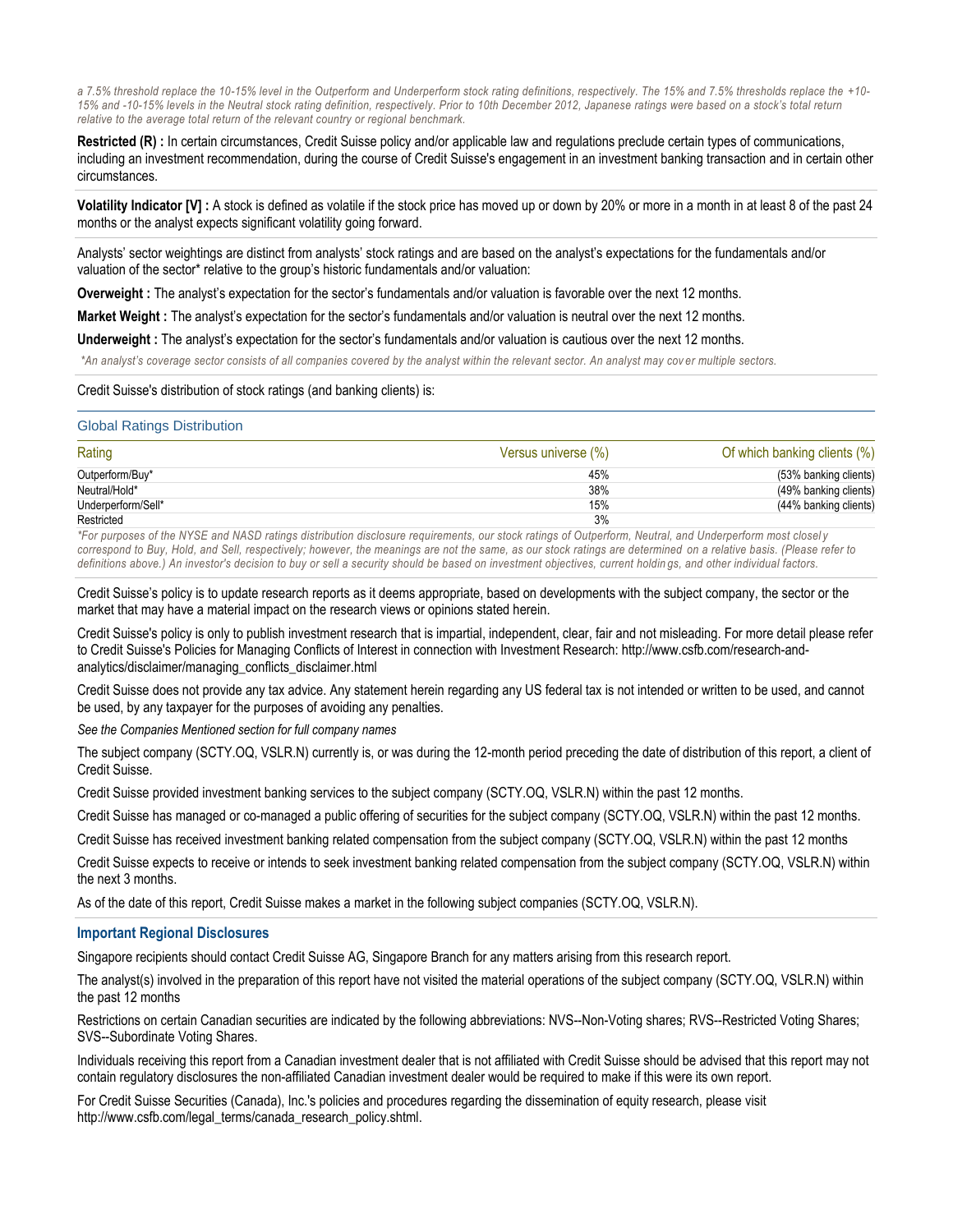Credit Suisse has acted as lead manager or syndicate member in a public offering of securities for the subject company (SCTY.OQ, VSLR.N) within the past 3 years.

As of the date of this report, Credit Suisse acts as a market maker or liquidity provider in the equities securities that are the subject of this report.

Principal is not guaranteed in the case of equities because equity prices are variable.

Commission is the commission rate or the amount agreed with a customer when setting up an account or at any time after that.

For Credit Suisse disclosure information on other companies mentioned in this report, please visit the website at https://rave.creditsuisse.com/disclosures or call +1 (877) 291-2683.